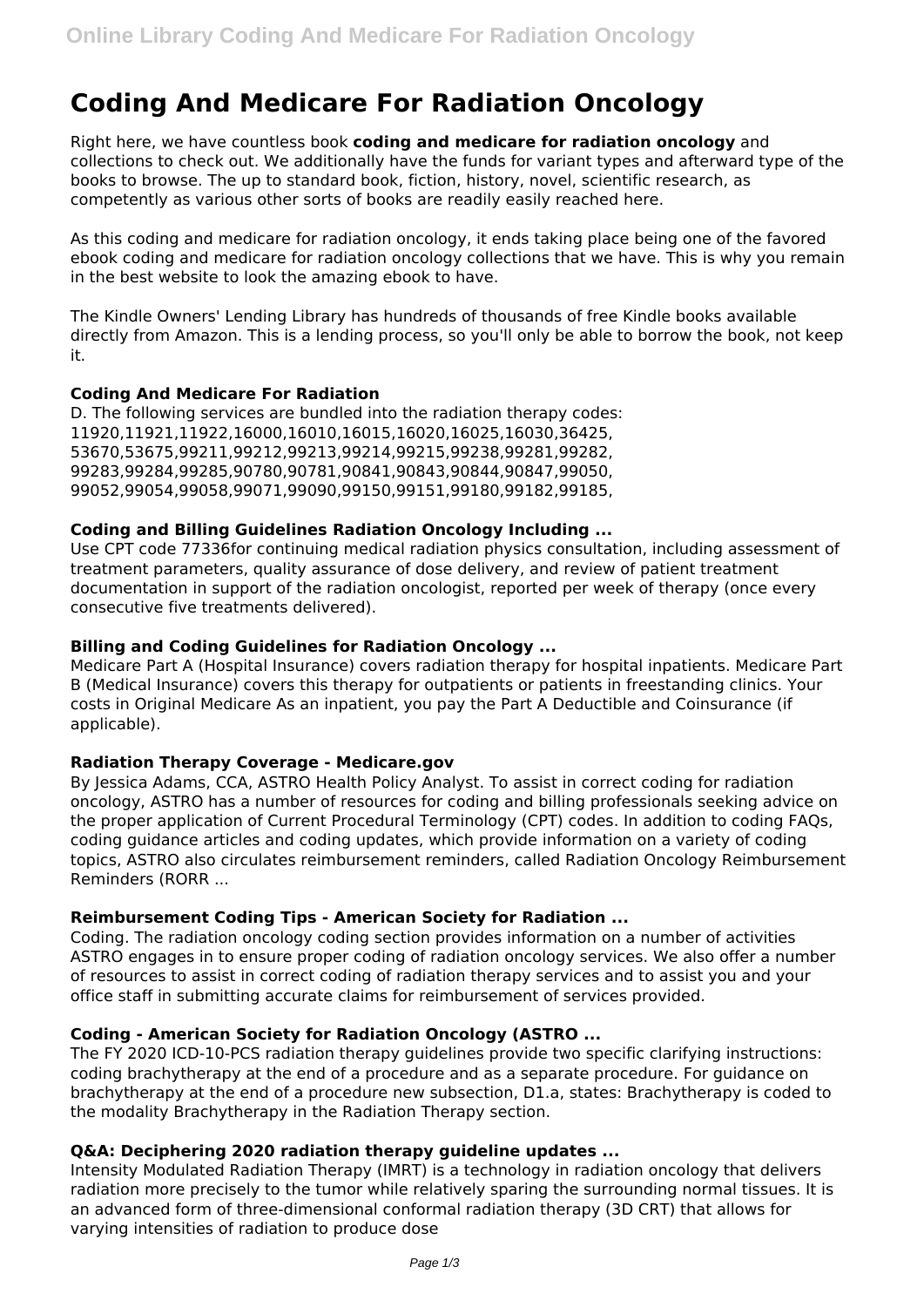## **Billing and Coding: Intensity Modulated Radiation Therapy ...**

Code Development ASTRO works in coordination with the American Medical Association's Current Procedural Terminology (CPT) Editorial Panel to establish new radiation oncology CPT codes. Private Payers ASTRO is actively engaged in working with private insurance organizations in areas that impact coverage and payment of radiation therapy services.

#### **Reimbursement - American Society for Radiation Oncology ...**

CMS is temporarily deleting procedure-to-procedure (PTP) edits with several radiopharmaceuticals retroactive to January 1, 2020. (Announcement posted February 28, 2020) Healthcare Common Procedure Coding System (HCPCS) codes G2061, G2062, and G2063 replaced G2029, G2030, and G0231 respectively, effective January 1, 2020.

#### **National Correct Coding Initiative Edits | CMS**

Medicare physician payment rates are based on conversion factor \$36.0896 through December 31, 2020. Coding for administration of SIR-Spheres yttrium-90 resin microspheres can be complex. There is no consensus or consistency in the Coding/billing for the administration of SIR-Spheres yttrium-90 resin microspheres. This coding guide

#### **January 2020 Coding Guide - Sirtex**

Use CPT code 77336 for continuing medical radiation physics consultation, including assessment of treatment parameters, quality assurance of dose delivery, and review of patient treatment documentation in support of the radiation oncologist reported per week of therapy (once every consecutive five treatments delivered).

#### **Billing and Coding Guidelines for Radiation Oncology (Part 2)**

During the delivery phase, radiation is delivered to a beneficiary's treatment site (example, a tumor) at the various levels prescribed in the IMRT treatment plan. Billing for IMRT Services Medicare generates a bundled payment to hospitals to cover a range of services that may be performed in order to develop an IMRT treatment plan.

#### **Proper Billing for Intensity-Modulated Radiation Therapy ...**

Intra-fraction localization and tracking (CPT code 0197T; intra-fraction localization and tracking of target or patient motion during delivery of radiation therapy (e.g. 3-D posi- tional tracking, gating, 3-D surface tracking, each fraction of treatment) Category III CPT code 0197T is carrier priced, meaning that that physicians and freestanding centers will need to contact their Medicare contractor to negotiate coverage and payment.

#### **IMAGE GUIDED RADIATION THERAPY CODING AND PHYSICIAN ...**

Providers opting to follow correct coding conventions and guidelines by reporting K62.7 Radiation proctitis will need to formally appeal the claim denial by following their Medicare Administrative Contractor's (MAC's) procedures within specified time parameters. ICD-10 code K62.7 also requires an additional code to be reported from W90.-

#### **Inspect Coverage for HBO Therapy for Radiation Proctitis ...**

Prohibits Medicare payment for any claim, which lacks the necessary information to process the claim. Title XVIII of the Social Security Act, §1862(a)(1)(D), Investigational or Experimental. CMS Manual System, Pub. 100-02, Medicare Benefit Policy Manual, Chapter 15, §90, X-ray, Radium and Radioactive Isotope Therapy.

#### **Billing and Coding: Stereotactic Body Radiation Therapy LCA**

Therapy (IMRT) planning to Medicare Administrative Contractors (MACs). WHAT YOU NEED TO KNOW . IMRT is a procedure that delivers radiation with adjusted intensity to preserve adjoining normal tissue. IMRT is provided in two treatment phases, planning and delivery. Medicare pays hospitals under the OPPS a bundled payment for the planning phase.

#### **Intensity-Modulated Radiation Therapy (IMRT) Planning ...**

CMS releases 2021 Inpatient Prospective Payment System final rule On September 2, the Centers for Medicare and Medicaid Services issued the Hospital Inpatient Prospective Payment System (IPPS) final rule.The rule finalizes several issues related to the field of radiation oncology, including New Technology Add-on Payments for radiation oncology related technologies and a policy